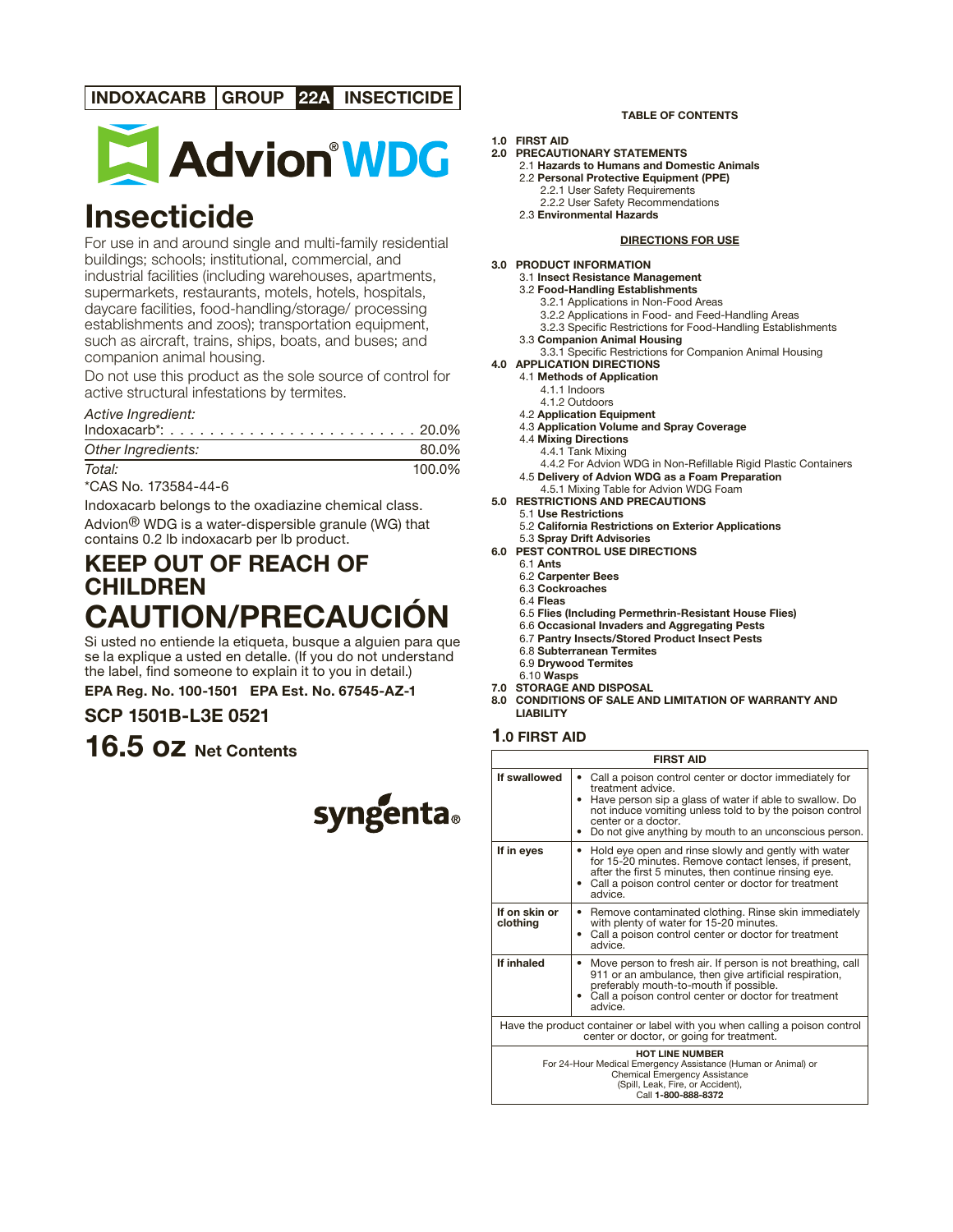## **2.0 PRECAUTIONARY STATEMENTS**

#### **2.1 Hazards to Humans and Domestic Animals**

**CAUTION**

Harmful if swallowed. Causes moderate eye irritation. Harmful if absorbed through skin. Avoid contact with skin, eyes or clothing. Wash thoroughly with soap and water after handling. Harmful if inhaled. Avoid breathing (dust, vapor or spray mist). Remove contaminated clothing and wash clothing before reuse.

#### **2.2 Personal Protective Equipment (PPE)**

All pesticide handlers (mixers, loaders and applicators) must wear:

- Shirt and long pants
- Waterproof gloves
- Shoes plus socks

#### **2.2.1 USER SAFETY REQUIREMENTS**

Follow manufacturer's instructions for cleaning/maintaining personal protec-<br>tive equipment (PPE). If no such instructions for washables are available, use<br>detergent and hot water. Keep and wash PPE separately from other l

#### **2.2.2 USER SAFETY RECOMMENDATIONS**

#### **Users Should:**

- Wash hands before eating, drinking, chewing gum, using tobacco or using the toilet.
- Remove clothing/PPE immediately if pesticide gets inside. Then wash thoroughly and put on clean clothing.
- Remove PPE immediately after handling this product. Wash the outside of gloves before removing. As soon as possible, wash thoroughly and change into clean clothing.

#### **2.3 Environmental Hazards**

This pesticide is toxic to fish and aquatic invertebrates. Do not apply directly to water, or to areas where surface water is present or to intertidal areas below the mean high water mark. Do not contaminate water when disposing of equipment rinse water. Drift and runoff may be hazardous to aquatic organisms in water adjacent to treated areas. Runoff of this product will be reduced by avoiding applications when rainfall is likely to occur within 24 hours. Rinsing application equipment over the treated area will help avoid runoff to water bodies or drainage systems. Do not apply to any impervious surfaces which may contact or lead directly to surface water, storm drains, or urban runoff conveyance systems (gutters).

#### **DIRECTIONS FOR USE**

It is a violation of Federal Law to use this product in a manner inconsistent with its labeling.

Read entire label before using this product. Syngenta will not be responsible<br>for losses or damages resulting from use of this product in any manner not<br>specifically stated on this label or other labels or bulletins publis Syngenta. User assumes all risks associated with such non -specified use.

#### **3.0 PRODUCT INFORMATION**

Advion WDG is a water-dispersible granule concentrate that contains the<br>non-repellent active ingredient indoxacarb. When applied following label<br>directions, Advion WDG is effective at controlling a wide range of listed ins pests common in urban environments.

After dilution in water, Advion WDG forms a suspension for making applications. Advion WDG is formulated not to stain or to damage building surfaces where water applied alone causes no damage. Before the first application is made, treating a small area and allowing it to dry to determine whether stain-ing will occur is still recommended.

#### **3.1 Insect Resistance Management**

#### **INDOXACARB GROUP 22A INSECTICIDE**

For resistance management, Advion WDG contains a Group 22A insecticide. Any insect population may contain individuals naturally resistant to Advion WDG and other Group 22A insecticides. The resistant individuals may dominate the insect population if this group of insecticides are used repeatedly in the same treated areas. Appropriate resistance-management strategies should be followed.

To delay insecticide resistance, take the following steps:

- Rotate the use of Advion WDG or other Group 22A insecticides with different groups that control the same pests.
- Use tank mixtures with insecticides from a different group that are equally effective on the target pest when such use is permitted. Do not rely on the same mixture repeatedly for the same pest population. Consider<br>any known cross-resistance issues (for the targeted pests) between the<br>individual components of a mixture. In addition, consider the following<br>recommendati (IRAC):
	- o Individual insecticides selected for use in mixtures should be highly effective and be applied at the rates at which they are individually registered for use against the target species.
	- o Mixtures with components having the same IRAC mode of action classifications are not recommended for insect resistance management.
	- o When using mixtures, consider any known cross-resistance issues between the individual components for the targeted pest(s).
	- o Mixtures become less effective if resistance is already developing to one or both active ingredients, but they may still provide pest management benefits.
- o The insect resistance management benefits of an insecticide mixture are greatest if the two components have similar periods of residual insecticidal activity. Mixtures of insecticides with unequal periods of residual insecticide activity may offer an insect resistance management benefit only for the period where both insecticides are active.
- Adopt an integrated pest management program for insecticide use that includes scouting, uses historical information related to pesticide use, record keeping, and which considers cultural, biological, and other chemical control practices.
- Monitor after application for unexpected target pest survival. If the level of survival suggests the presence of resistance, consult with your local university specialist or certified pest control advisor.

Contact your local Syngenta representative, retailer, or extension specialist for any additional pesticide resistance-management and/or IPM recommendations for the specific site and pest problems in your area. For further information or to report suspected resistance contact Syngenta at 1-866-SYNGENT(A) (866-796-4368).

#### **3.2 Food-Handling Establishments**

Food-handling establishments are places other than private residences in which food is held, processed, prepared or served.

#### **3.2.1 APPLICATIONS IN NON-FOOD AREAS**

Advion WDG is labeled for use as a spot or crack-and-crevice treatment at a maximum volume of 1 gallon per 1,000 sq ft to control cockroaches and other listed\* pests in residential structures and the non- food areas of commercial, industrial, public and institutional buildings/structures, including restaurants, warehouses, food processing plants, supermarkets, hospitals, nursing homes, motels, hotels, schools, daycares, labora-tories, computer facilities, aircraft, buses, boats/ships, trains, pet shops and zoos.

\*Refer to **Section 6.0** for directions for specific pests.

Non-food/non -feed areas include areas such as garbage rooms, lavatories, floor drains (to sewers), entries, and vestibules, offices, locker rooms, machine rooms, boiler rooms, garages, mop closets and storage (after bottling or can-ning). Refer to **Section 3.2.3** for use restrictions when making applications in food-/feed-handling areas of Food-/Feed-Handling Establishments.

#### **3.2.2 APPLICATIONS IN FOOD- AND FEED-HANDLING AREAS**

Application to food/feed areas of food/feed-handling establishments should be made as a spot or crack-and-crevice treatment at a maximum volume of 1 gallon per 1,000 sq ft at the highest dilution rate (0.1% dilution). Refer to **Section 4.4** for mixing instructions and dilution tables, and refer to **Section 6** for specific dilution directions.

Food- and feed-handling areas include areas for receiving, storage, packing (canning, bottling, wrapping, boxing), preparing edible waste storage, and<br>enclosed processing systems (mills, dairies, edible oils, syrups). Serving areas<br>are also considered a food/feed area when food is exposed and faci operation.

Apply into cracks and crevices using equipment designed to deliver a pin stream between different elements of construction, between floor and equipment, openings to voids and hollow spaces in walls, bases and equipment. Refer to **Section 6.0** for directions for specific pests.

# **3.2.3 SPECIFIC RESTRICTIONS FOR FOOD-HANDLING ESTABLISHMENTS**

- **Do not** apply to areas or surfaces where food/feed, food utensils or food-processing surfaces may come into contact and become contaminated.
- **Do not** apply to areas that are routinely washed, such as cracks and crevices in tops of tables, food/feed preparation and holding surfaces for prepared foods.

#### **3.3 Companion Animal Housing**

Apply Advion WDG as a spot and/or crack-and-crevice treatment in unoccupied companion animal housing. Normal cleaning practices of the structure<br>should be followed along with applications of Advion WDG insecticide to<br>effectively control the crawling and flying insect pests listed in **Sectio** 

For unoccupied areas of companion animal structures such as kennels, apply as a spot and/or crack-and-crevice treatment to floors, vertical and overhead<br>surfaces where listed crawling or flying insect pests are or may be present.<br>Cover feeders and waterers before application to prevent contaminat attention to areas such as windows and doors and areas where insect pests<br>hide or congregate. Apply perimeter treatments in a uniform band 1-3 feet up<br>and 2-6 feet out from the companion animal housing facility. Allow trea surfaces to dry before animal reentry. Maintaining a year-round integrated pest management program that includes multiple tactics will help prevent populations of pests from reaching problem levels.

#### **3.3.1 SPECIFIC RESTRICTIONS FOR COMPANION ANIMAL HOUSING**

- **Do not** apply to structures while occupied by companion animals.
- **Do not make** applications to any animal feedstuffs, water or watering equipment.
- **Do not** contaminate any animal food, feed, or water in and around companion animal housing when making applications.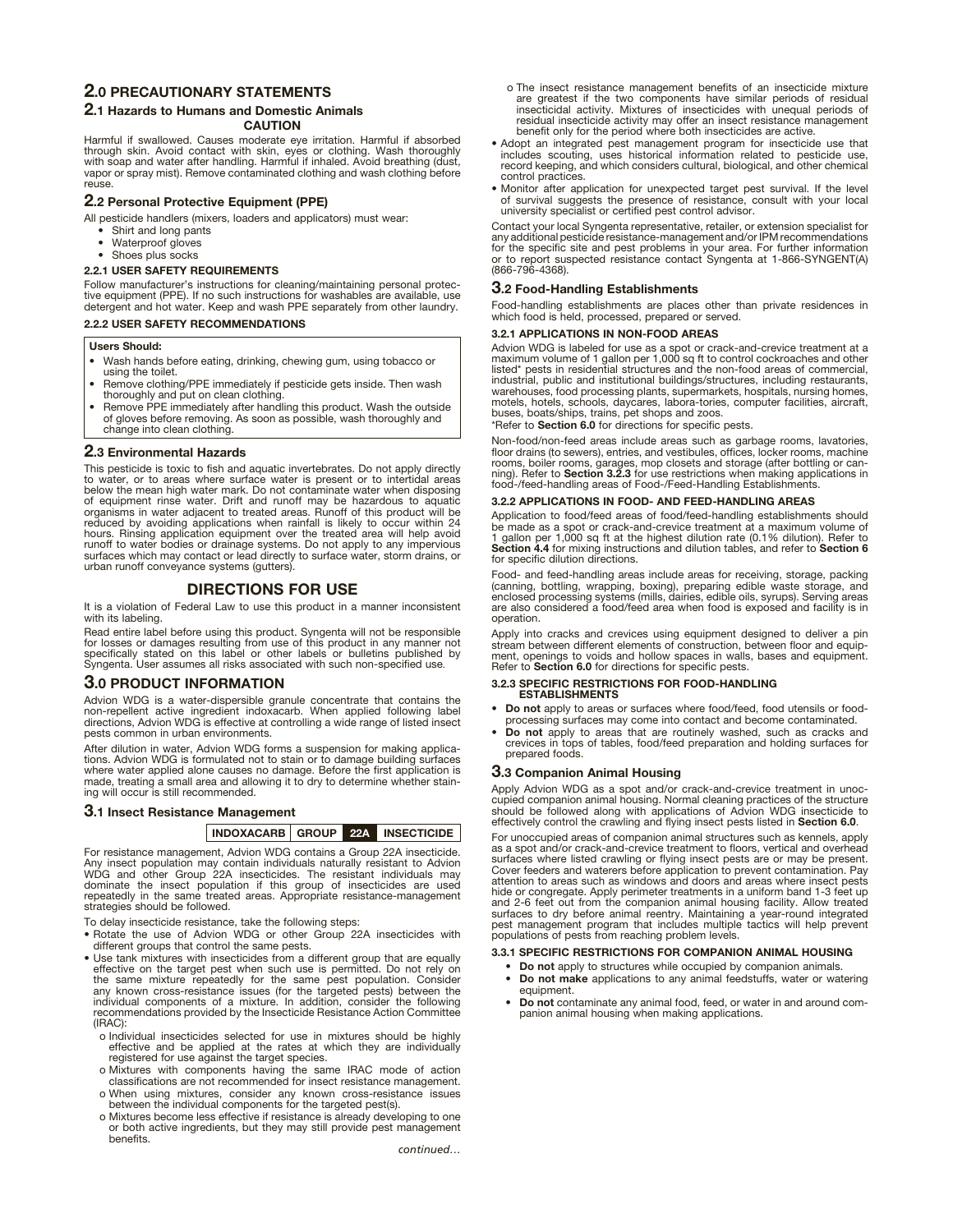### **4.0 APPLICATION DIRECTIONS**

#### **4.1 Methods of Application**

#### **4.1.1 INDOORS**

Apply Advion WDG using a coarse low-pressure spray as a spot or crack and crevice treatment to infested areas or areas suspected to be infested. Make applications to areas including pest entry sites, attics, wall voids, behind<br>cabinets or equipment, under counters or appliances, and along baseboards<br>and reticulation systems<u>.</u> Advion WDG can be applied using ULV equipme such as a Micro Injector<sup>®</sup> or Actisol<sup>®</sup> machine for crack-and-crevice or spot applications only. Do not use ULV equipment to make spatial or fogging treatments.

#### **4.1.2 OUTDOORS**

Apply Advion WDG using a coarse, low-pressure spray as a spot, crack and crevice, general surface or perimeter banded treatment to control or prevent pest infestations. Perimeter band width must not be greater than a total of 7 feet. A perimeter band of 7 feet, for example, can include up to 3 feet up the exterior wall and out to 5 feet of horizontal surface away from the wall base, but not exceed a total of 7 feet.

#### **4.2 Application Equipment**

Small-volume applications to interior or exterior surfaces can be made with backpack or hand-held applicators. Advion WDG can be applied using ULV equipment such as a Micro Injector or Actisol machine for crack-and-crevice or spot applications only. Advion WDG can also be applied using foam-generating equipment (see section 4.5 for foaming instructions). For exterior applications with higher volumes, Advion WDG can be applied to exterior of structures using high-volume sprayers, truck-mounted or other power equipment.

#### **4.3 Application Volume and Spray Coverage**

For indoor use, apply no more than 1 gallon per 1,000 sq ft. For exterior use<br>with backpack or other hand sprayers, 1-4 gallons per 1,000 sq ft is recom-<br>mended. The maximum volume for exterior use is 4 gallons per 1,000 s 0.1% dilution (0.53 oz ai/1,000 sq ft).

For exterior use on medium to heavy infestations of pests, porous surfaces, complex sites, such as dense perimeter landscaping, dense mulching, or for maximum residual performance, use higher specified volumes.

For applications to exterior of structures using high-volume power-spray equipment, Advion WDG can be diluted to less than 0.05% concentration and applied at a higher volume. Lower mix rates with higher application volume helps ensure proper spray coverage and distribution of the insecticide. The higher spray volumes may be necessary for exterior applications to dense<br>vegetation, mulch or other challenging areas around structures. As a mix-<br>ing example, if targeted spray volume is 5 gallons of spray per 1,000 sq ft mix 0.33 oz per 5 gallons of water. If targeted spray volume is 10 gallons of<br>spray per 1,000 sq ft, mix 0.33 oz per 10 gallons of water. For exterior use in<br>California, refer to Section 5.2 for application volume, treatme limits on numbers of applications.

#### **4.4 Mixing Directions**

- 1 **IMPORTANT: Do not pour Advion WDG into an empty tank.**
- 2 Clean application tank prior to using Advion WDG.
- 3 Fill application tank with water to about half of desired volume.<br>4 Pour the appropriate amount of Advion WDG into tank.
- Pour the appropriate amount of Advion WDG into tank.
- 5 Agitate.<br>6 Fill tank
- Fill tank with remaining volume of water and agitate again.
- 7 Treatment mixture is now ready to apply. If treatment mixture sits in the tank for extended periods, re -agitate prior to application.

#### **4.4.1 TANK MIXING**

Advion WDG may be tank-mixed with other currently registered pesticides<br>unless expressly prohibited by the product label. To ensure compatibility,<br>conduct a small volume mixing test with the other products. If using Advion WDG in a tank mixture, observe all directions for use, use rates, dilution ratios, precautions, and limitations which appear on the product labels. Follow the most restrictive label precautions and limitations and do not exceed labeled application rates for any product. This product should not be mixed with any product which prohibits such mixing.

#### **4.4.2 FOR ADVION WDG IN NON-REFILLABLE RIGID PLASTIC CONTAINERS**

| <b>Volume Water to Use</b><br>(Gal) | <b>Desired</b><br><b>End Use</b><br><b>Application Rate</b> | Amount of<br><b>Advion WDG needed</b> |
|-------------------------------------|-------------------------------------------------------------|---------------------------------------|
|                                     | 0.05%                                                       | 0.33 oz                               |
|                                     | 0.10%                                                       | $0.66$ oz                             |
| 3                                   | 0.05%                                                       | 1.0 oz                                |
|                                     | 0.10%                                                       | 2.0 oz                                |
|                                     | 0.05%                                                       | 1.7 oz                                |
| 5                                   | 0.10%                                                       | 3.3 oz                                |
| 25                                  | 0.05%                                                       | 8.25 oz                               |
|                                     | 0.10%                                                       | 16.5 oz                               |
|                                     | 0.05%                                                       | 16.5 oz                               |
| 50                                  | 0.10%                                                       | 33.0 oz                               |

#### **4.5 Delivery of Advion WDG as a Foam Preparation**

For certain situations, it may be desirable to apply Advion WDG as a foam preparation for delivery by using foam-generating equipment. Foam applica-tions are particularly useful for applications to voids, e.g. wall or other structural voids, for treating pests in difficult to reach areas.

Prepare the finished dilution of Advion WDG and mix it with manufacturer's specified volume of foaming agent to achieve the desired foam expansion ratio best suited to specific applications (provided in the text of this label). For<br>best results, the foaming agent that is used should be non-repellent to the tar-<br>get species. For wall voids, galleries and spot applicat

#### **4.5.1 MIXING TABLE FOR ADVION WDG FOAM**

| Advion WDG Use<br><b>Dilution</b> | Finished<br>Mixture<br>(Gallons) | Foam Expansion<br>Ratio* | <b>Finished Foam</b><br>(Gallons) |
|-----------------------------------|----------------------------------|--------------------------|-----------------------------------|
|                                   | 1.0                              | 25:1                     |                                   |
| $0.05 - 0.1%$<br>(0.33 oz to 0.66 | 1.66                             | 15:1                     | 25                                |
| oz per<br>1 gallon of water)      | 2.5                              | 10:1                     |                                   |
|                                   | 5 O                              | 5:1                      |                                   |

Add the manufacturer's recommended quantity of foaming agent to the Advion WDG dilution.

### **5.0 RESTRICTIONS AND PRECAUTIONS**

#### **5.1 Use Restrictions**

- **DO NOT** formulate this product into other end-use products without written permission of Syngenta.
- **Chemigation: DO NOT** apply this product through any type of irrigation system.
- **DO NOT** apply this product in commercial nurseries and greenhouses or on sod farms. Not for use on plants being grown for sale or other com-mercial use, or for commercial seed production.
- Keep people and pets away from treated areas until treatment has dried. **• DO NOT** apply a broadcast or general surface application to interior sur-
- faces of residential or commercial structures. **• DO NOT** apply as a spatial or fogging treatment using ULV equipment.
- **DO NOT** apply this product to pets or edible crops.
- **DO NOT** use water-based sprays of Advion WDG in or on electrical equip-ment or outlets due to possible shock hazard.
- At residential sites, all food-processing surfaces and utensils in the treat-ment area must be covered during treatment or thoroughly washed before reuse.
- **DO NOT** apply this product in patient rooms or in any rooms being occupied including rooms occupied by the elderly or infirm.
- **DO NOT** apply to classrooms when in use.
- **DO NOT** apply to institutions (e.g., libraries and recreational facilities) when occupants are present in the immediate area/room being treated.
- **DO NOT** use in aircraft cabins.
- **DO NOT** clean equipment near wells, water sources or desirable vegeta-
- tion. Dispose of waste rinse water in accordance with local regulations. **• DO NOT** use to treat drywood termites in New York State

# **5.2 California Restrictions on Exterior Applications**

When applying Advion WDG to the exterior of structures, **do not** exceed the limitations listed in the following table.

| Small-Volume Applications Using Backpack or Hand-held Applicators |                                                      |                                                              |                                                          |                                                                |
|-------------------------------------------------------------------|------------------------------------------------------|--------------------------------------------------------------|----------------------------------------------------------|----------------------------------------------------------------|
|                                                                   | Volumes ≤3 Gallons per 1,000 sq ft                   |                                                              |                                                          |                                                                |
| Amount<br>of Advion<br><b>WDG</b> per<br>Gallon (oz)              | <b>Dilution</b><br>Concen-<br>tration                | <b>Application</b><br>Volume<br>(Gal/1,000 ft <sup>2</sup> ) | <b>Minimum</b><br><b>Treatment</b><br>Interval<br>(days) | <b>Maximum</b><br>Number of<br><b>Applications</b><br>per Year |
| 0.33                                                              | 0.05%                                                | $1 - 3$                                                      | 30                                                       | 12                                                             |
| 0.66                                                              | 0.10%                                                | $1 - 1.5$                                                    | 30                                                       | 12                                                             |
|                                                                   | <b>High-Volume Applications Using Power Sprayers</b> |                                                              |                                                          |                                                                |
|                                                                   |                                                      | Volumes ≥3 Gallons per 1,000 sq ft                           |                                                          |                                                                |
| Amount<br>of Advion<br><b>WDG per</b><br>10 Gallons<br>(oz)       | <b>Dilution</b><br>Concen-<br>tration                | <b>Application</b><br>Volume<br>(Gal/1.000 ft <sup>2</sup> ) | <b>Minimum</b><br><b>Treatment</b><br>Interval<br>(days) | <b>Maximum</b><br>Number of<br><b>Applications</b><br>per Year |
|                                                                   |                                                      |                                                              |                                                          |                                                                |
|                                                                   |                                                      | 3                                                            | 30                                                       | 12                                                             |
| 3.3                                                               | 0.05%                                                | 4                                                            | 30                                                       | 4                                                              |
| 1.7                                                               | 0.025%                                               | $4 - 7$                                                      | 30                                                       | 6                                                              |
| 0.66                                                              | 0.010%                                               | $4 - 10$                                                     | 30                                                       | 12                                                             |

#### **5.3 Spray Drift Advisories**

THE APPLICATOR IS RESPONSIBLE FOR AVOIDING OFF-SITE SPRAY DRIFT. BE AWARE OF NEARBY NON-TARGET SITES AND ENVIRONMENTAL CONDITIONS.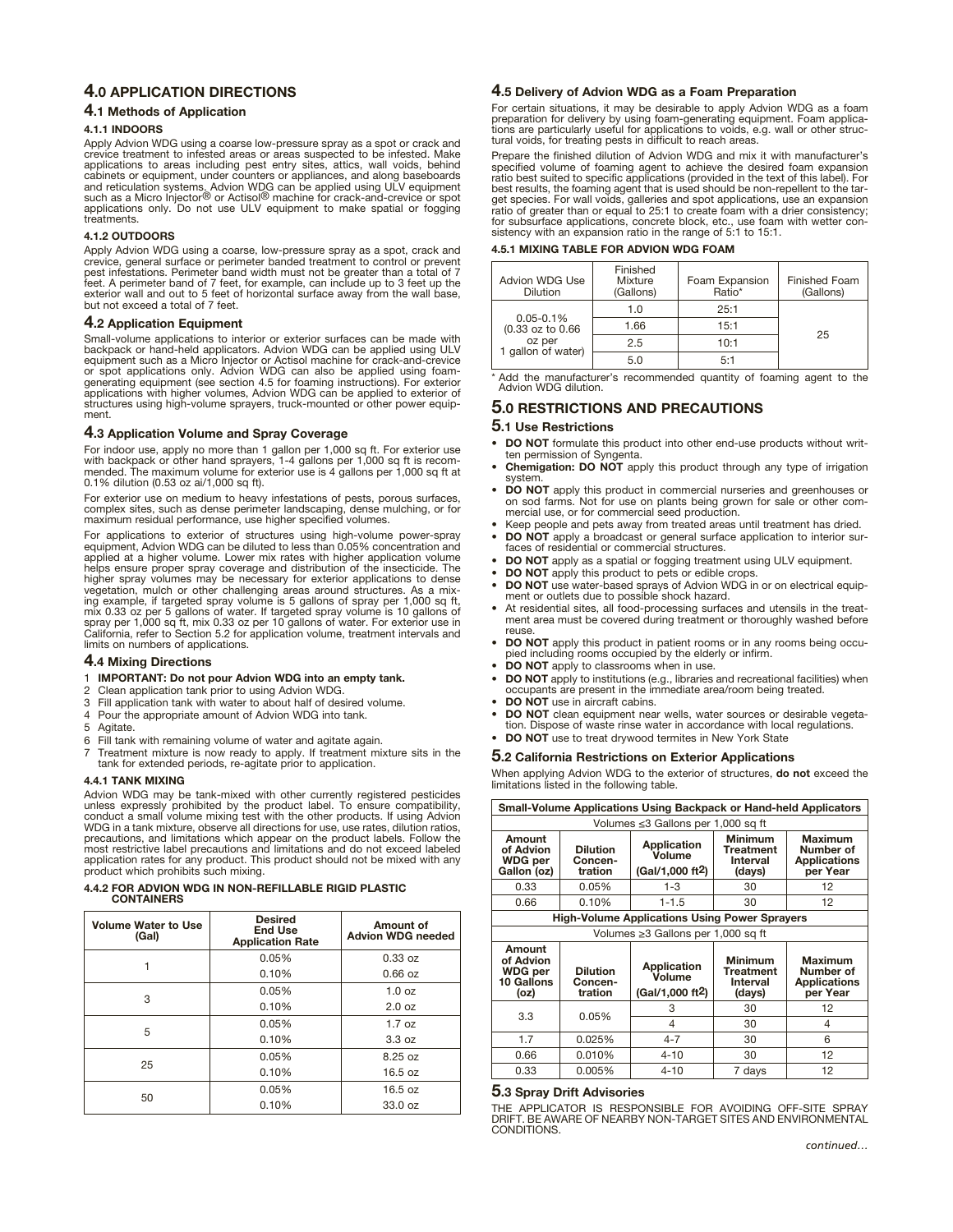# **5.3 Spray Drift Advisories** *(continued)*

#### **IMPORTANCE OF DROPLET SIZE**

An effective way to reduce spray drift is to apply large droplets. Use the larg-<br>est droplets that provide target pest control. While applying larger droplets will<br>reduce spray drift, the potential for drift will be greate

### **TEMPERATURE AND HUMIDITY**

When making applications in hot and dry conditions, use larger droplets to reduce effects of evaporation.

#### **WIND**

Drift potential generally increases with wind speed. AVOID APPLICATIONS<br>DURING GUSTY WIND CONDITIONS. Appli-cators need to be familiar with<br>local wind patterns and terrain that could affect spray drift

**Handheld Technology Applications**

• Take precautions to minimize spray drift.

### **6.0 PEST CONTROL USE DIRECTIONS**

#### **RE-TREATMENT DIRECTIONS FOR ALL PESTS**

Application to specific areas previously untreated can be made as directed. Under normal pest situations or with maintenance applications, a treatment interval of 30 days is usually sufficient to maintain control. For heavy infesta-<br>tions to gain control, make two applications at 7-day intervals, then revert to<br>maintenance application intervals. For use in California, re for retreatment intervals.

# **6.1 Ants**

#### **Targe** Ants

| <b>Target Pest</b>                                                                                                                                                                                                              |                |                                                                                                                                                                                                                                                                 |
|---------------------------------------------------------------------------------------------------------------------------------------------------------------------------------------------------------------------------------|----------------|-----------------------------------------------------------------------------------------------------------------------------------------------------------------------------------------------------------------------------------------------------------------|
| Ants                                                                                                                                                                                                                            |                |                                                                                                                                                                                                                                                                 |
|                                                                                                                                                                                                                                 |                |                                                                                                                                                                                                                                                                 |
| <b>Concentration of</b><br><b>Active Ingredient in</b><br><b>Final Dilution</b>                                                                                                                                                 | Location       | <b>Use Directions</b>                                                                                                                                                                                                                                           |
| Apply using a treat-<br>ment dilution containing<br>0.05%-0.1% indoxa-<br>carb in water. Refer to<br><b>Section 4.4 for mixing</b><br>instructions.<br>For heavy infestations<br>of ants and/or extreme<br>environmental condi- | <b>Indoors</b> | Apply using a coarse,<br>low-pressure spray as a<br>spot or crack-and-crevice<br>treatment at a maximum<br>volume of 1 gallon per<br>1,000 sq ft. Target active<br>ant trails, nests, or other<br>infested areas or areas<br>suspected to be infested.          |
| tions, use the <b>0.1%</b><br>rate.                                                                                                                                                                                             |                | Spot or crack-and-crevice<br>applications of Advion<br>WDG may be made to<br>areas including pest entry<br>sites, attics, wall voids,<br>behind cabinets or equip-<br>ment, under counters or<br>appliances, along base-<br>boards and reticulation<br>systems. |
|                                                                                                                                                                                                                                 |                | Advion WDG can be<br>applied using ULV<br>equipment such as a<br>Micro Injector or Actisol<br>machine for crack-and-<br>crevice or spot applica-<br>tions only.                                                                                                 |
|                                                                                                                                                                                                                                 |                | Ants contacting hard<br>surfaces recently treated<br>with Advion WDG (or<br>fresh deposits) may trans-<br>fer lethal doses to other<br>(untreated) ants.                                                                                                        |
|                                                                                                                                                                                                                                 |                | Brief or limited exposures<br>to fresh Advion WDG<br>deposits on porous or<br>nonporous surfaces (or<br>across a wide range of<br>surfaces) are still effective<br>at killing ants.                                                                             |
|                                                                                                                                                                                                                                 | Outdoors       | Apply using a coarse,<br>low-pressure spray as a<br>spot, crack-and-crevice,<br>general surface or perim-<br>eter banded treatment<br>to control or prevent ant<br>infestations.                                                                                |
|                                                                                                                                                                                                                                 |                | A perimeter band of 7 ft<br>total, for example, can<br>include a maximum of 2 ft<br>up the exterior wall and a<br>maximum of 5 ft out from<br>horizontal substrate away<br>from the wall base.                                                                  |
|                                                                                                                                                                                                                                 |                | Treat heavier infestations<br>or more complex<br>substrates such as stone<br>or brick with greater<br>volumes of treatment<br>dilution.<br>Refer to Section 4.3 for                                                                                             |
|                                                                                                                                                                                                                                 |                | application volume infor-<br>mation.<br>In addition to exterior                                                                                                                                                                                                 |
|                                                                                                                                                                                                                                 |                | structural elements,<br>outdoor nesting sites<br>such as refuse collection<br>areas, flower/mulch beds,<br>adjacent tree holes,<br>surrounding turf areas,<br>crawl spaces, or other<br>nest/foraging sites, and<br>foraging trails can be<br>treated.          |
|                                                                                                                                                                                                                                 |                | Treat ant nests or<br>mounds directly using 1-2<br>gallons of treatment dilu-<br>tion per mound.                                                                                                                                                                |

*continued…*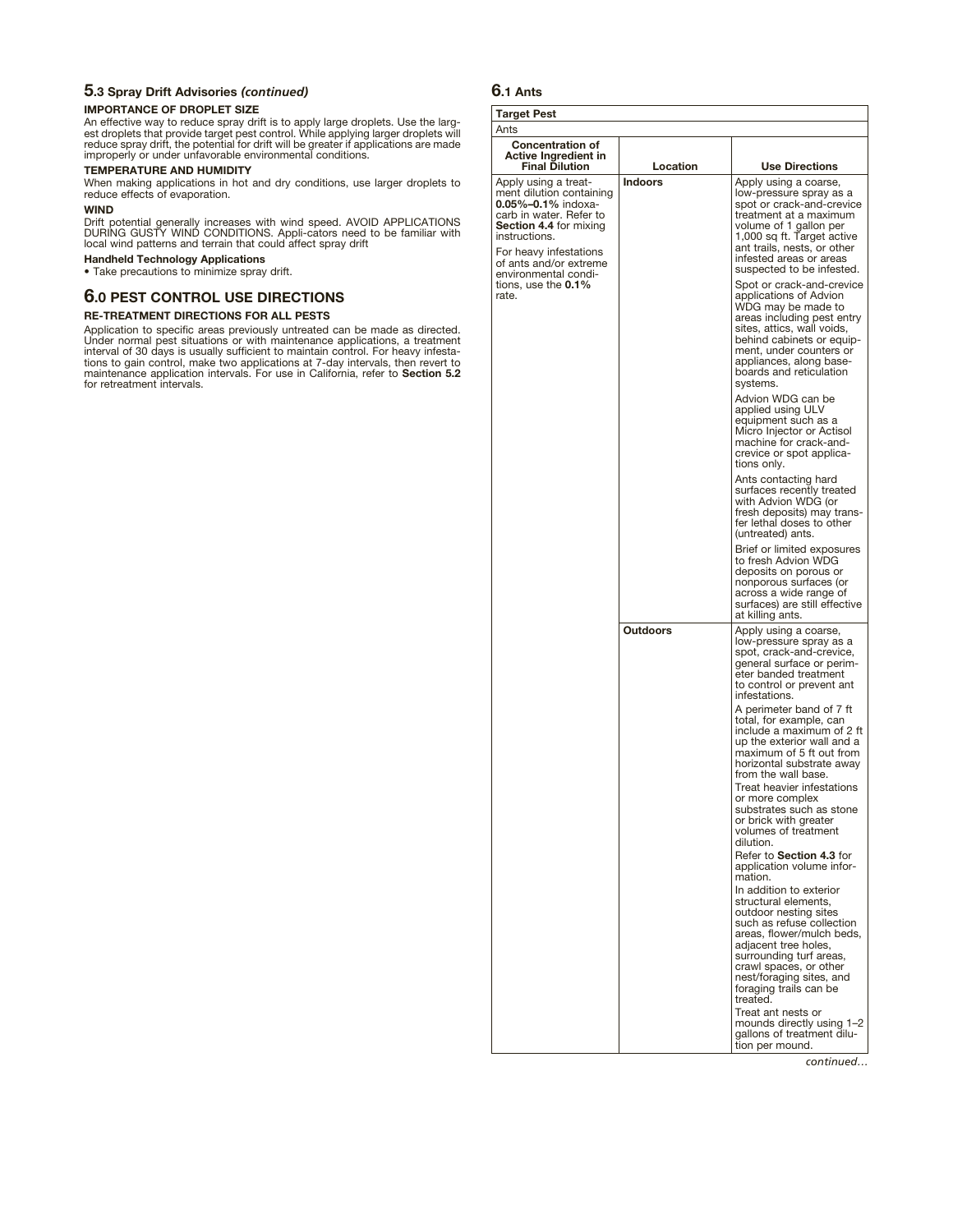# **6.1 Ants** *(continued)*

| Concentration of<br>Active Ingredient in<br><b>Final Dilution</b>                                                                                                      | Location        | <b>Use Directions</b>                                                                                                                                                                                    |
|------------------------------------------------------------------------------------------------------------------------------------------------------------------------|-----------------|----------------------------------------------------------------------------------------------------------------------------------------------------------------------------------------------------------|
| Apply using a treat-<br>ment dilution con-<br>taining 0.05%-0.1%<br>indoxacarb in water.<br>Refer to Section 4.4<br>for mixing instructions.<br>For heavy infestations | <b>Outdoors</b> | Surfaces commonly used<br>by ants for foraging such<br>as outdoor edges/frames<br>of windows, doors, utility<br>penetrations, roof lines or<br>eaves, and other structural<br>edges may also be treated. |
| of ants and/or extreme<br>environmental condi-<br>tions, use the 0.1%                                                                                                  |                 | See Section 5.2 for direc-<br>tions for outdoor use in<br>California.                                                                                                                                    |
| rate.                                                                                                                                                                  |                 | Ants contacting hard<br>surfaces recently treated<br>with Advion WDG (or fresh<br>deposits) may transfer<br>lethal doses to other<br>(untreated) ants.                                                   |
|                                                                                                                                                                        |                 | Brief or limited exposures<br>to fresh Advion WDG<br>deposits on porous or non-<br>porous surfaces (or across<br>a wide range of surfaces)<br>are still effective at killing<br>ants.                    |
| <b>USE RESTRICTIONS</b>                                                                                                                                                |                 |                                                                                                                                                                                                          |
|                                                                                                                                                                        |                 | 1) Poter to <b>Sections 5.1 and 5.2</b> for additional product use restrictions                                                                                                                          |

1) Refer to **Sections 5.1 and 5.2** for additional product use restrictions.

# **6.2 Carpenter Bees**

| <b>Target Pest</b>                                                                                                                               |                            |                                                                                                                                                                  |
|--------------------------------------------------------------------------------------------------------------------------------------------------|----------------------------|------------------------------------------------------------------------------------------------------------------------------------------------------------------|
| <b>Carpenter Bees</b>                                                                                                                            |                            |                                                                                                                                                                  |
| <b>Concentration of</b><br>Active Ingredient in<br><b>Final Dilution</b>                                                                         | Location                   | <b>Use Directions</b>                                                                                                                                            |
| Apply using a treatment<br>dilution containing<br>$0.05\% - 0.1\%$ indoxa-<br>carb in water. Refer to<br>Section 4.4 for mixing<br>instructions. | <b>Indoors or Outdoors</b> | Advion WDG is effective<br>at killing carpenter bees.<br>Direct application to bees<br>and their nests should be<br>made to improve treat-<br>ment to galleries. |
|                                                                                                                                                  |                            | When treating bee<br>galleries, complete<br>coverage of wood<br>surfaces is important for<br>optimal control.                                                    |
| <b>Precaution:</b><br>down agent.                                                                                                                |                            | Advion WDG will provide adequate control but is not a quick knock-                                                                                               |

**USE RESTRICTIONS**

1) Refer to **Section 5.1** for additional product use restrictions.

# **6.3 Cockroaches**

| <b>Target Pest</b>                                                                                                                                                                                                                                                                  |                |                                                                                                                                                                                                                                                                                                                                                                                                                                                                                                                                                                                                                                                                              |
|-------------------------------------------------------------------------------------------------------------------------------------------------------------------------------------------------------------------------------------------------------------------------------------|----------------|------------------------------------------------------------------------------------------------------------------------------------------------------------------------------------------------------------------------------------------------------------------------------------------------------------------------------------------------------------------------------------------------------------------------------------------------------------------------------------------------------------------------------------------------------------------------------------------------------------------------------------------------------------------------------|
| Cockroaches                                                                                                                                                                                                                                                                         |                |                                                                                                                                                                                                                                                                                                                                                                                                                                                                                                                                                                                                                                                                              |
| <b>Concentration of</b><br>Active Ingredient in<br><b>Final Dilution</b>                                                                                                                                                                                                            | Location       | <b>Use Directions</b>                                                                                                                                                                                                                                                                                                                                                                                                                                                                                                                                                                                                                                                        |
| Apply using a treat-<br>ment dilution containing<br>$0.05\% - 0.1\%$ indoxa-<br>carb in water. Refer to<br><b>Section 4.4 for mixing</b><br>instructions.<br>For heavy infestations<br>of cockroaches and/or<br>extreme environmental<br>conditions, use the<br>higher listed rate. | <b>Indoors</b> | Apply using a coarse,<br>low-pressure, spot<br>or crack-and-crevice<br>treatment at a maximum<br>volume of 1 gallon per<br>1,000 sq ft. Target<br>areas of cockroach<br>infestation or areas<br>known or suspected to<br>be cockroach harborage<br>sites.<br>Spot or crack-and-crevice<br>applications can be made<br>to areas including pest<br>entry sites, attics, wall<br>voids, behind cabinets<br>or equipment, under<br>counters or appliances,<br>and along baseboards<br>and reticulation systems.<br>Advion WDG can be<br>applied using ULV<br>equipment such as a<br>Micro Injector or Actisol<br>machine for crack-<br>and-crevice or spot<br>applications only. |

| <b>Concentration of Active</b><br>Ingredient in Final<br><b>Dilution</b>                                                                                                             | Location                | <b>Use Directions</b>                                                                                                                                                                                                                                                                                                                                                                                                                                                       |
|--------------------------------------------------------------------------------------------------------------------------------------------------------------------------------------|-------------------------|-----------------------------------------------------------------------------------------------------------------------------------------------------------------------------------------------------------------------------------------------------------------------------------------------------------------------------------------------------------------------------------------------------------------------------------------------------------------------------|
| Apply using a treat-<br>ment dilution containing<br><b>0.05%-0.1%</b> indoxa-<br>carb in water. Refer to<br><b>Section 4.4</b> for mixina<br>instructions.<br>For heavy infestations | <b>Outdoors</b>         | Apply using a coarse, low-<br>pressure spray as a spot,<br>crack-and-crevice, gen-<br>eral surface or perimeter<br>banded treatment to con-<br>trol or prevent cockroach<br>infestations.                                                                                                                                                                                                                                                                                   |
| of cockroaches and/or<br>extreme environmental<br>conditions, use the<br>higher listed rate.                                                                                         |                         | A perimeter band of 7 ft<br>total, for example, can<br>include a maximum of 2 ft<br>up the exterior wall and a<br>maximum of 5 ft out from<br>horizontal substrate away<br>from the wall base. Treat<br>heavier infestations or<br>more complex substrates,<br>such as stone or brick with<br>areater volumes of treat-<br>ment solution.                                                                                                                                   |
|                                                                                                                                                                                      |                         | Refer to Section 4.3 for<br>application volume infor-<br>mation.                                                                                                                                                                                                                                                                                                                                                                                                            |
|                                                                                                                                                                                      |                         | In addition to exterior<br>structural elements, treat<br>outdoor breeding sites,<br>such as refuse collec-<br>tion areas, loading docks,<br>adjacent tree holes, crawl<br>spaces, or other sources<br>of cockroach infestations.<br>Apply Advion WDG in har-<br>borage areas around the<br>structure or where pests<br>are likely to enter or rest,<br>such as utility entry points,<br>weep holes, eaves of struc-<br>tures, around windows or<br>doors, or around lights. |
|                                                                                                                                                                                      |                         | See Section 5.2 for direc-<br>tions for outdoor use in<br>California.                                                                                                                                                                                                                                                                                                                                                                                                       |
|                                                                                                                                                                                      | Section 3.3.            | For use in Companion Animal Housing, refer to                                                                                                                                                                                                                                                                                                                                                                                                                               |
|                                                                                                                                                                                      | <b>USE RESTRICTIONS</b> |                                                                                                                                                                                                                                                                                                                                                                                                                                                                             |

1) Refer to **Sections 5.1 and 5.2** for additional product use restrictions.

# **6.4 Fleas**

| <b>Target Pest</b>                                                                                                                                  |                 |                                                                                                                                                                                             |
|-----------------------------------------------------------------------------------------------------------------------------------------------------|-----------------|---------------------------------------------------------------------------------------------------------------------------------------------------------------------------------------------|
| Fleas (larvae and adults)                                                                                                                           |                 |                                                                                                                                                                                             |
| <b>Concentration of Active</b><br><b>Ingredient in Final</b><br><b>Dilution</b>                                                                     | Location        | <b>Use Directions</b>                                                                                                                                                                       |
| Apply using a treat-<br>ment dilution containing<br><b>0.05%–0.1%</b> indoxa-<br>carb in water. Refer to<br>Section 4.4 for mixing<br>instructions. | <b>Indoors</b>  | Direct application as<br>crack-and-crevice or spot<br>treatment to and around<br>pet bedding areas and<br>other known breeding<br>areas of adult or larval<br>fleas.                        |
|                                                                                                                                                     | <b>Outdoors</b> | Direct application as spot<br>or broadcast treatment<br>within perimeter of<br>structures known to<br>harbor fleas                                                                          |
|                                                                                                                                                     |                 | Use of higher volume<br>$(2-4$ gallons per 1,000<br>sq ft) will provide better<br>coverage in most outdoor<br>substrates, such as lawn,<br>mulch, and other flea<br>breeding areas.         |
|                                                                                                                                                     |                 | Target areas where pets<br>or other animals tend to<br>rest, particularly shady<br>moist areas where fleas<br>can survive and develop.                                                      |
|                                                                                                                                                     |                 | Use of an insect growth<br>regulator in combination<br>(as tank-mix or<br>sequentially) can improve<br>the control of fleas by<br>reducing the number<br>of immature fleas that<br>develop. |

*continued…*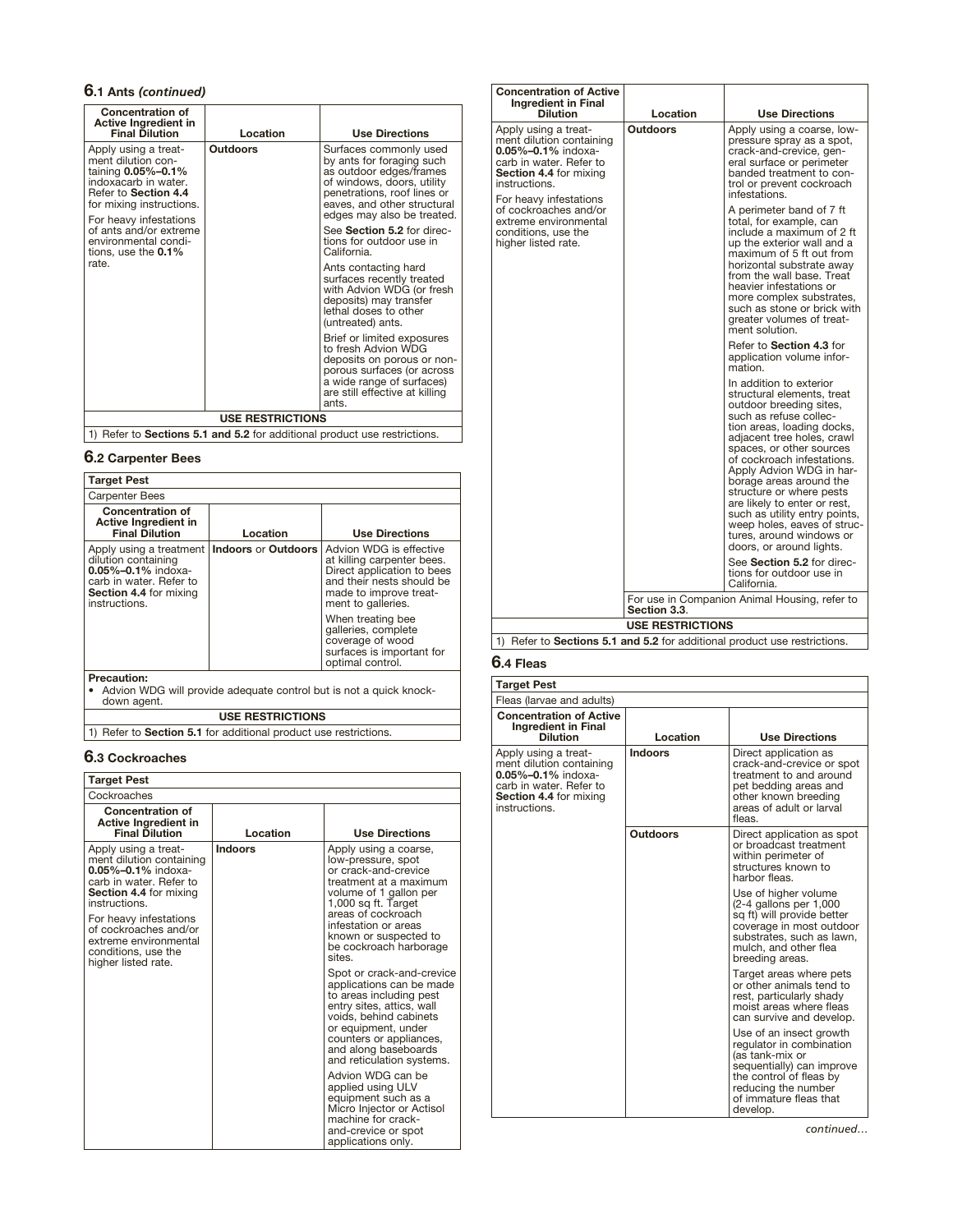# **6.4 Fleas** *(continued)*

| <b>Concentration of Active</b><br><b>Ingredient in Final</b><br><b>Dilution</b>                                                                    | Location                | <b>Use Directions</b>                                                                                                                                                                                                                                                             |
|----------------------------------------------------------------------------------------------------------------------------------------------------|-------------------------|-----------------------------------------------------------------------------------------------------------------------------------------------------------------------------------------------------------------------------------------------------------------------------------|
| Apply using a treat-<br>ment dilution containing<br>$0.05\% - 0.1\%$ indoxa-<br>carb in water. Refer to<br>Section 4.4 for mixing<br>instructions. | <b>Outdoors</b>         | Use of on-animal<br>treatments as<br>recommended by a<br>veterinarian can greatly<br>improve the overall control<br>of flea problems and is<br>suggested as a part of<br>an integrated control<br>program.<br>See Section 5.2 for<br>directions for outdoor use<br>in California. |
|                                                                                                                                                    | Section 3.3.            | For use in Companion Animal Housing, refer to                                                                                                                                                                                                                                     |
|                                                                                                                                                    | <b>USE RESTRICTIONS</b> |                                                                                                                                                                                                                                                                                   |
|                                                                                                                                                    |                         | Refer to Sections 5.1 and 5.2 for additional product use restrictions.                                                                                                                                                                                                            |

# **6.5 Flies (Including Permethrin-Resistant House Flies)**

| Target Pest                                                                                                                                                                                                                                     |                                                                                                                                                                                                                                                                                                                                                                                                                                                                                                                                                                                                        |                                                                                                                                                             |
|-------------------------------------------------------------------------------------------------------------------------------------------------------------------------------------------------------------------------------------------------|--------------------------------------------------------------------------------------------------------------------------------------------------------------------------------------------------------------------------------------------------------------------------------------------------------------------------------------------------------------------------------------------------------------------------------------------------------------------------------------------------------------------------------------------------------------------------------------------------------|-------------------------------------------------------------------------------------------------------------------------------------------------------------|
| House flies<br><b>Fruit flies</b><br>Stable flies                                                                                                                                                                                               |                                                                                                                                                                                                                                                                                                                                                                                                                                                                                                                                                                                                        | Filth / flesh flies<br>Nuisance Flies (such as<br>cluster flies, Phorid flies,<br>and non-biting midges)                                                    |
| <b>Concentration of</b><br><b>Active Ingredient in</b><br><b>Final Dilution</b>                                                                                                                                                                 | Location                                                                                                                                                                                                                                                                                                                                                                                                                                                                                                                                                                                               | <b>Use Directions</b>                                                                                                                                       |
| Apply using a treat-<br>ment dilution con-<br>taining 0.05%-0.1%<br>indoxacarb in water.<br>Refer to Section 4.4<br>for mixing instructions.<br>For stable flies and<br>permethrin-resistant<br>house flies, use higher<br>concentration (0.1%) | <b>Indoors</b>                                                                                                                                                                                                                                                                                                                                                                                                                                                                                                                                                                                         | Apply as a crack-<br>and-crevice or spot<br>application to fly resting<br>areas at a maximum<br>volume of 1 gallon per<br>1,000 sq ft.                      |
|                                                                                                                                                                                                                                                 |                                                                                                                                                                                                                                                                                                                                                                                                                                                                                                                                                                                                        | Advion WDG applied to<br>hard surfaces (i.e., non-<br>porous or indoor-type<br>environments) is effective<br>at controlling house flies<br>and fruit flies. |
|                                                                                                                                                                                                                                                 | <b>Outdoors</b>                                                                                                                                                                                                                                                                                                                                                                                                                                                                                                                                                                                        | Apply as a spot or<br>surface/broadcast<br>application directly to flies<br>or to fly resting areas.                                                        |
|                                                                                                                                                                                                                                                 |                                                                                                                                                                                                                                                                                                                                                                                                                                                                                                                                                                                                        | Use of higher volumes<br>$(2-4$ gallons per 1,000<br>sq ft) will provide better<br>coverage in or on many<br>outdoor substrates and<br>areas.               |
|                                                                                                                                                                                                                                                 |                                                                                                                                                                                                                                                                                                                                                                                                                                                                                                                                                                                                        | See Section 5.2 for<br>directions for outdoor use<br>in California.                                                                                         |
|                                                                                                                                                                                                                                                 | Fly control in companion animal structures<br>(see Section 3.3 for additional information on<br>application in and around companion animal<br>housing):<br>Advion WDG can be used in companion animal<br>housing to control house flies, stable flies,<br>nuisance flies (such as gnats, midges), and<br>similar flying insect pests. Apply as a general<br>surface, spot or a crack-and-crevice application<br>to areas where flying pests collect, rest or breed.<br>If needed, Advion WDG can be reapplied 7<br>days after previous treatment, or if heavy rainfall<br>occurs, repeat as necessary. |                                                                                                                                                             |
|                                                                                                                                                                                                                                                 |                                                                                                                                                                                                                                                                                                                                                                                                                                                                                                                                                                                                        |                                                                                                                                                             |
|                                                                                                                                                                                                                                                 | For indoor applications to companion animal<br>housing structures, treat surfaces, including walls,<br>ceilings, around doors and windows, floors, and<br>walkways. Do not contaminate or apply to feed or<br>feedstuffs, water or watering equipment.                                                                                                                                                                                                                                                                                                                                                 |                                                                                                                                                             |

*continued…*

| <b>Concentration of</b><br>Active Ingredient in<br><b>Final Dilution</b>                                                                                                                           | Location                                                                                                                                                                                                                                                                                                                                                                                                                                                                                                                                         | <b>Use Directions</b> |
|----------------------------------------------------------------------------------------------------------------------------------------------------------------------------------------------------|--------------------------------------------------------------------------------------------------------------------------------------------------------------------------------------------------------------------------------------------------------------------------------------------------------------------------------------------------------------------------------------------------------------------------------------------------------------------------------------------------------------------------------------------------|-----------------------|
| Apply using a treat-<br>ment dilution containing<br>$0.05\% - 0.1\%$ indoxa-<br>carb in water. Refer to<br>Section 4.4 for mixing<br>instructions.<br>For stable flies and<br>permethrin-resistant | For outdoor applications, treat soil, vegetation,<br>or other substrates in a band up to 7 feet wide<br>adjacent to the building foundations and walls,<br>around doors and windows, and overhead areas<br>where pests are active or may find entry or har-<br>borage. Control will be enhanced when facilities<br>are cleaned and indoor applications are supple-<br>mented with outdoor perimeter treatments.                                                                                                                                  |                       |
| house flies, use higher<br>concentration (0.1%)                                                                                                                                                    | For the most effective management of fly<br>populations in and around companion animal<br>housing, an integrated pest management plan<br>that includes sanitation, biological control, and<br>use of insecticides with differing modes of action<br>should be used. Use of fly baits will complement<br>the effectiveness of Advion WDG. In addition,<br>use of an insect growth regulator in combination<br>(as tank-mix or sequentially) can improve the<br>control of flies by reducing the number of fly<br>larvae that develop into adults. |                       |
| <b>USE RESTRICTIONS</b>                                                                                                                                                                            |                                                                                                                                                                                                                                                                                                                                                                                                                                                                                                                                                  |                       |
| 1) Refer to <b>Sections 5.1 and 5.2</b> for additional product use restrictions.                                                                                                                   |                                                                                                                                                                                                                                                                                                                                                                                                                                                                                                                                                  |                       |

# **6.6 Occasional Invaders and Aggregating Pests**

**Target Pest**

٦

| rarger rest                                                                                                                                       |                |                                                                                                                                                                                      |                                                                                                                                                |
|---------------------------------------------------------------------------------------------------------------------------------------------------|----------------|--------------------------------------------------------------------------------------------------------------------------------------------------------------------------------------|------------------------------------------------------------------------------------------------------------------------------------------------|
| <b>Beetles</b><br>Crickets<br>Boxelder bugs<br>Earwigs<br>Carpet moths<br>Grasshoppers<br>Centipedes<br>Kudzu bugs                                |                | Millipedes<br>Pillbugs<br>Silverfish<br>Sowbugs                                                                                                                                      | Springtails<br>Stink bugs<br>(including<br>brown<br>marmorated<br>stink bug)                                                                   |
| <b>Concentration of</b><br>Active Ingredient in<br><b>Final Dilution</b>                                                                          | Location       |                                                                                                                                                                                      | <b>Use Directions</b>                                                                                                                          |
| Apply using a treat-<br>ment dilution con-<br>taining 0.05%-0.1%<br>indoxacarb in water.<br>Refer to Section 4.4<br>for mixing instruc-<br>tions. | <b>Indoors</b> | Apply using a coarse, low-<br>pressure spray as a spot or<br>infested.                                                                                                               | crack-and-crevice treatment at<br>a maximum volume of 1 gallon<br>per 1,000 sq ft. Target infested<br>areas or areas suspected to be           |
| For heavy infestations<br>and/or extreme envi-<br>ronmental conditions,<br>use the higher listed<br>rate.                                         |                | to areas including pest entry<br>cabinets or equipment, under<br>counters or appliances, along<br>baseboards, storage rooms,<br>garage areas, basements and<br>reticulation systems. | Direct applications can be made<br>sites, attics, wall voids, behind                                                                           |
|                                                                                                                                                   | Outdoors       | Apply using a coarse, low-<br>pressure spray as a spot,<br>crack-and-crevice, general<br>surface or perimeter banded<br>nuisance pests from invading<br>the structure.               | treatment to control listed insect<br>pests and to help prevent these                                                                          |
|                                                                                                                                                   |                | A perimeter band of 7 ft total,<br>for example, can include a<br>maximum 2 ft up the exterior<br>from the wall base.                                                                 | wall and a maximum of 5 ft out<br>from horizontal substrate away                                                                               |
|                                                                                                                                                   |                | areas around the structure or<br>around windows or doors, or<br>around lights.                                                                                                       | Apply Advion WDG in harborage<br>where pests are likely to enter or<br>rest, such as utility entry points,<br>weep holes, eaves of structures, |
|                                                                                                                                                   |                | Treat heavier infestations or<br>as stone or brick, with higher                                                                                                                      | more complex substrates, such<br>volumes of treatment solution.                                                                                |
|                                                                                                                                                   |                | Refer to Section 4.3 for                                                                                                                                                             | application volume information.                                                                                                                |
|                                                                                                                                                   |                | See Section 5.2 for directions<br>for outdoor use in California.                                                                                                                     |                                                                                                                                                |
| For use in Companion Animal Housing, refer to<br><b>Section 3.3.</b>                                                                              |                |                                                                                                                                                                                      |                                                                                                                                                |
| <b>USE RESTRICTIONS</b>                                                                                                                           |                |                                                                                                                                                                                      |                                                                                                                                                |

1) Refer to **Sections 5.1 and 5.2** for additional product use restrictions.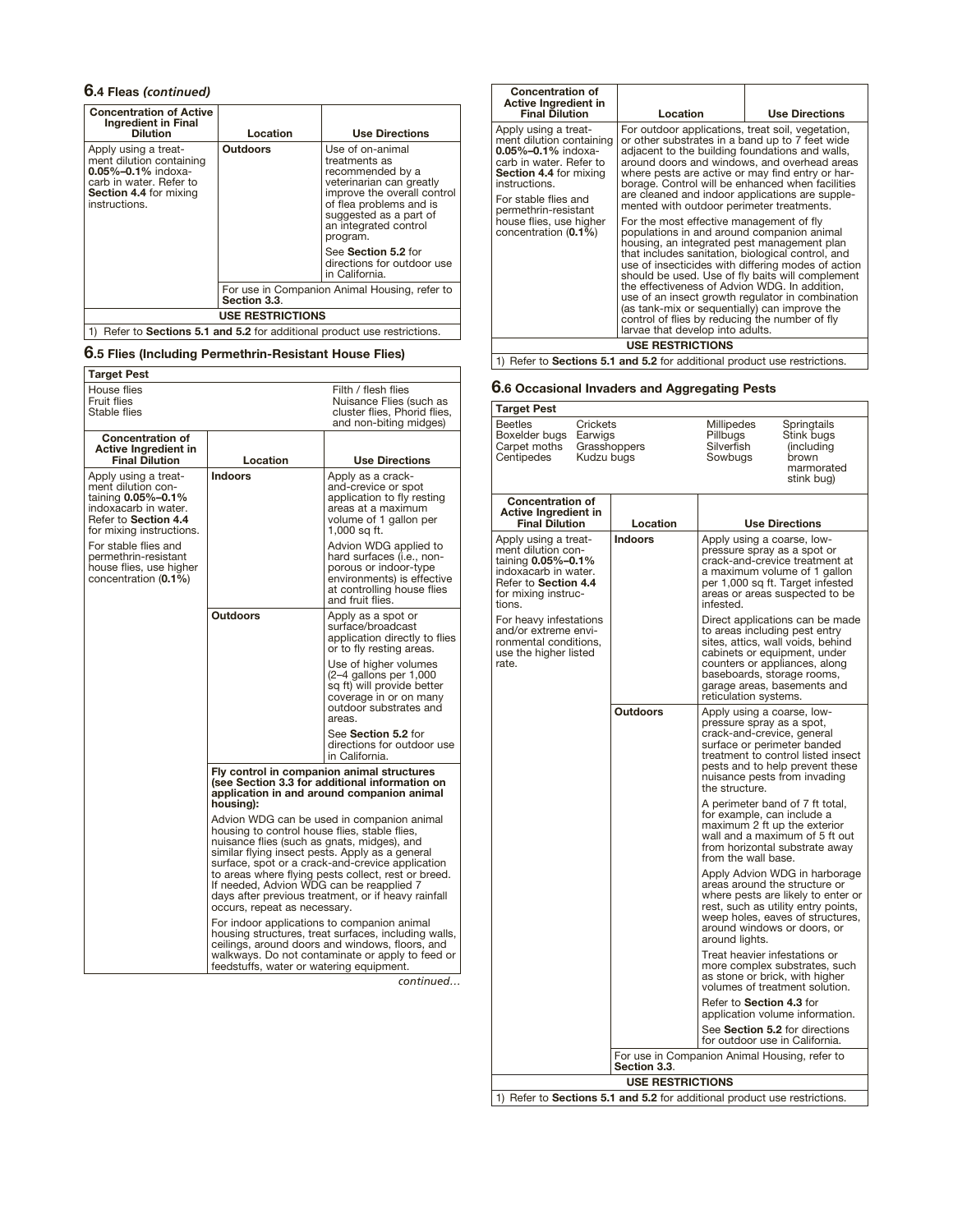#### **6.7 Pantry Insects/Stored Product Insect Pests**

| <b>Target Pest</b>                                                                                                                                                                                                                                                                                                                                         |                                                        |                                                                                                                                                                                                                                                                                                                                                                                                                                                                                                                                            |  |
|------------------------------------------------------------------------------------------------------------------------------------------------------------------------------------------------------------------------------------------------------------------------------------------------------------------------------------------------------------|--------------------------------------------------------|--------------------------------------------------------------------------------------------------------------------------------------------------------------------------------------------------------------------------------------------------------------------------------------------------------------------------------------------------------------------------------------------------------------------------------------------------------------------------------------------------------------------------------------------|--|
|                                                                                                                                                                                                                                                                                                                                                            | Pantry Insects/Stored Product Insect Pests, Including: |                                                                                                                                                                                                                                                                                                                                                                                                                                                                                                                                            |  |
| <b>Beetles and Weevils:</b><br>Moths:<br>Cigarette beetle<br>Angumois grain moth<br>Indian meal moth<br>Confused flour beetle<br>Mediterranean flour<br>Drugstore beetle<br>moth<br>Granary weevil<br>Lesser grain borer<br>Lesser mealworm (Darkling beetle)<br>Mealworms (yellow or dark)<br>Red flour beetle<br>Rice weevil<br>Saw-toothed grain beetle |                                                        |                                                                                                                                                                                                                                                                                                                                                                                                                                                                                                                                            |  |
| <b>Concentration of</b><br>Active Ingredient in<br><b>Final Dilution</b>                                                                                                                                                                                                                                                                                   | Location                                               | <b>Use Directions</b>                                                                                                                                                                                                                                                                                                                                                                                                                                                                                                                      |  |
| Apply using a treat-<br>ment dilution con-<br>taining 0.05%-0.1%                                                                                                                                                                                                                                                                                           | Indoors                                                | Before application,<br>remove and discard<br>infested food materials.                                                                                                                                                                                                                                                                                                                                                                                                                                                                      |  |
| indoxacarb in water.<br>Refer to Section 4.4<br>for mixing instructions.                                                                                                                                                                                                                                                                                   |                                                        | For control of pantry<br>insect pests/stored<br>product insect pests,<br>apply as a crack-and-<br>crevice or spot treatment<br>at a maximum volume<br>of 1 gallon per 1,000<br>sq ft to infested areas,<br>focusing on cracks in<br>food storage areas,<br>closets, cabinets,<br>shelving, baseboards,<br>and other areas where<br>products are stored or<br>used for transport.<br>Direct application to<br>pantry insect pests will<br>provide best results.<br>Remove or cover any<br>remaining food items or<br>food-serving surfaces. |  |
| <b>USE RESTRICTIONS</b>                                                                                                                                                                                                                                                                                                                                    |                                                        |                                                                                                                                                                                                                                                                                                                                                                                                                                                                                                                                            |  |
| 1) Refer to Section 5.1 for additional product use restrictions.<br>2) Do not apply directly to food.                                                                                                                                                                                                                                                      |                                                        |                                                                                                                                                                                                                                                                                                                                                                                                                                                                                                                                            |  |

# **6.8 Subterranean Termites**

| Target Pest                                                                                                                                                                                                                                                                                                                                                                                                                                                                   |                                   |                                                                                                                                                                                                                                                                                                                                                                                        |
|-------------------------------------------------------------------------------------------------------------------------------------------------------------------------------------------------------------------------------------------------------------------------------------------------------------------------------------------------------------------------------------------------------------------------------------------------------------------------------|-----------------------------------|----------------------------------------------------------------------------------------------------------------------------------------------------------------------------------------------------------------------------------------------------------------------------------------------------------------------------------------------------------------------------------------|
| Subterranean termite species:<br>Coptotermes<br><b>Heterotermes</b><br>Reticulitermes                                                                                                                                                                                                                                                                                                                                                                                         |                                   | Dampwood termites:<br>Zootermopsis.                                                                                                                                                                                                                                                                                                                                                    |
| <b>Concentration of Active</b>                                                                                                                                                                                                                                                                                                                                                                                                                                                |                                   |                                                                                                                                                                                                                                                                                                                                                                                        |
| <b>Ingredient in Final</b><br><b>Dilution</b>                                                                                                                                                                                                                                                                                                                                                                                                                                 | Location                          | <b>Use Directions</b>                                                                                                                                                                                                                                                                                                                                                                  |
| Apply using a treatment<br>dilution containing 0.05%-<br>0.1% indoxacarb in water.<br>Refer to Section 4.4 for<br>mixing instructions.                                                                                                                                                                                                                                                                                                                                        | <b>Indoors</b><br>and<br>Outdoors | Advion WDG can be<br>applied as a spot<br>treatment in and around<br>structures to kill active<br>termites by applying as<br>a coarse liquid spray<br>at 1 gallon per 10 sq<br>ft of infested area.<br>Alternatively, Advion<br>WDG may be applied<br>as a foam preparation<br>to kill active termites.<br>See Section 4.5 for<br>foam applications. Treat<br>infested sites directly. |
|                                                                                                                                                                                                                                                                                                                                                                                                                                                                               |                                   | <b>Treatment of Posts,</b><br>Poles, Stumps or Trees.<br>Use direct applications<br>to kill exposed termites.<br>Most spot applications<br>can be conducted using<br>1-2 gallons of dilution.<br>Do not treat bearing fruit<br>or nut trees.                                                                                                                                           |
|                                                                                                                                                                                                                                                                                                                                                                                                                                                                               |                                   | For heavy infestations<br>of termites and/or<br>extreme environmental<br>conditions, use the<br>higher listed rate.                                                                                                                                                                                                                                                                    |
|                                                                                                                                                                                                                                                                                                                                                                                                                                                                               |                                   | See Section 5.2 for<br>restrictions on outdoor<br>use in California.                                                                                                                                                                                                                                                                                                                   |
| <b>Precautions:</b><br>This product will kill workers and/or winged reproductive forms of<br>termites present at the time of application only.<br>Application of this product will not provide structural protection nor<br>substitute for mechanical alteration, soil or foundation treatment with<br>termiticide.<br>This product is not to be used as sole protection against termites as it<br>is not designed to offer structural protection and will not prevent future |                                   |                                                                                                                                                                                                                                                                                                                                                                                        |
| infestations.<br>A professional inspection is recommended.<br>٠                                                                                                                                                                                                                                                                                                                                                                                                               |                                   |                                                                                                                                                                                                                                                                                                                                                                                        |
|                                                                                                                                                                                                                                                                                                                                                                                                                                                                               | <b>USE RESTRICTIONS</b>           |                                                                                                                                                                                                                                                                                                                                                                                        |
| 1) Refer to Section 5.1 for additional product use restrictions.<br>2) DO NOT use this product as the sole source of control for active, struc-<br>tural infestations by subterranean termites; the purpose of this applica-<br>tion is to kill workers and/ or winged reproductive forms of termites<br>which are present at the time of treatment. It is not intended to provide<br>structural pest control. It is not a substitute for mechanical alteration,              |                                   |                                                                                                                                                                                                                                                                                                                                                                                        |

structural pest control. It is not a substitute for mechanical alteration,<br>soil and foundation treatment, but merely a supplement. For active,<br>structural infestations by subterranean termities, this product can only<br>be use tations.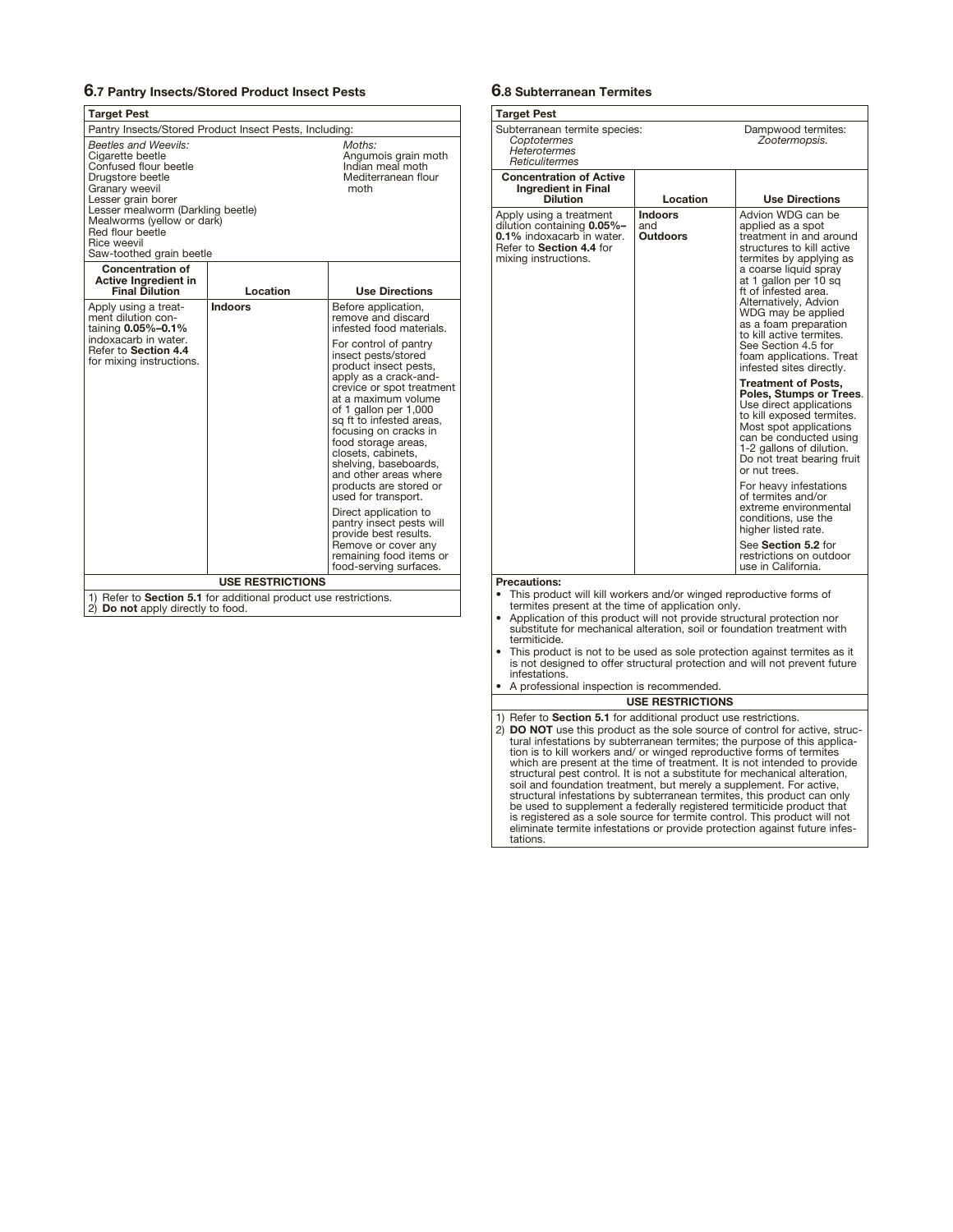# **6.9 Drywood Termites**

| Target Pest                                                                                                                                                                                          |                            |                                                                                                                                                                                                                                                                                                                                                                                                                                                                                                                                                                                                                                                                                                                                                                                                                                                                                                                                                                                                                                                                 |  |
|------------------------------------------------------------------------------------------------------------------------------------------------------------------------------------------------------|----------------------------|-----------------------------------------------------------------------------------------------------------------------------------------------------------------------------------------------------------------------------------------------------------------------------------------------------------------------------------------------------------------------------------------------------------------------------------------------------------------------------------------------------------------------------------------------------------------------------------------------------------------------------------------------------------------------------------------------------------------------------------------------------------------------------------------------------------------------------------------------------------------------------------------------------------------------------------------------------------------------------------------------------------------------------------------------------------------|--|
| Drywood termites (including the following genera):<br>Incisitermes<br>Cryptotermes<br>Marginitermes                                                                                                  |                            |                                                                                                                                                                                                                                                                                                                                                                                                                                                                                                                                                                                                                                                                                                                                                                                                                                                                                                                                                                                                                                                                 |  |
| <b>Concentration of Active</b><br><b>Ingredient in Final</b><br><b>Dilution</b>                                                                                                                      | Location                   | <b>Use Directions</b>                                                                                                                                                                                                                                                                                                                                                                                                                                                                                                                                                                                                                                                                                                                                                                                                                                                                                                                                                                                                                                           |  |
| Apply using a treatment<br>dilution containing 0.1%<br>indoxacarb in water.<br>Refer to Section 4.4 for<br>mixing instructions.<br>Refer to Section 4.5 for<br>application as a foam<br>preparation. | Indoors<br>and<br>Outdoors | To control drywood<br>termites in localized<br>areas of infested wood<br>in structures, apply<br>0.1% Advion WDG<br>as a liquid or foam to<br>voids, termite galleries<br>in damaged wood,<br>and/or in spaces<br>between wood and<br>foundations. Locate<br>termite galleries by<br>using visual signs<br>(e.g., fresh fecal pellets<br>or blistered wood),<br>the presence of live<br>pests, mechanical<br>sounding techniques<br>(tapping on the wood<br>surface and listening<br>for changes in sound<br>to indicate changes in<br>wood density), listening<br>devices, motion<br>detection devices or<br>other technologies that<br>help pinpoint drywood<br>termite activity.                                                                                                                                                                                                                                                                                                                                                                             |  |
|                                                                                                                                                                                                      |                            | <b>Wood Injection</b><br><b>Method</b><br>Drill small diameter<br>holes of appropriate<br>size for the injection<br>tip or use a self-<br>puncturing tip,<br>positioned to intersect<br>termite galleries<br>within infested wood.<br>Drywood termite<br>emergence holes or<br>pellet kick-out holes<br>connect directly to<br>galleries and are<br>indicators of potential<br>sites to drill and inject<br>Advion WDG, Care<br>should be taken to<br>avoid electrical wiring,<br>plumbing, etc. when<br>drilling and injecting.<br>Do not drill or puncture<br>completely through<br>wood. Spacing of<br>the holes will depend<br>on the distribution<br>of insect activity and<br>galleries. Injection<br>holes may be clustered<br>in areas with insect<br>activity as indicated by<br>damage, live insects<br>or other indicators<br>previously described.<br>For large beams (4<br>inches x 10 inches or<br>larger), injection holes<br>on opposite sides<br>may be necessary to<br>effectively penetrate<br>termite galleries.<br>Apply up to 50 ml (1.7) |  |
|                                                                                                                                                                                                      |                            | fl oz) of diluted Advion<br>WDG liquid at each<br>injection hole. If using<br>Advion WDG as a foam<br>preparation, inject a<br>sufficient amount to fill<br>galleries.                                                                                                                                                                                                                                                                                                                                                                                                                                                                                                                                                                                                                                                                                                                                                                                                                                                                                          |  |

| <b>Concentration of Active</b><br><b>Ingredient in Final</b><br><b>Dilution</b>                                                                                | Location        | <b>Use Directions</b>                              |  |
|----------------------------------------------------------------------------------------------------------------------------------------------------------------|-----------------|----------------------------------------------------|--|
|                                                                                                                                                                | <b>Indoors</b>  | <b>Re-treatment</b>                                |  |
| Apply using a treatment<br>dilution containing 0.1%                                                                                                            | and             | guidelines: Reapply                                |  |
| indoxacarb in water.<br>Refer to Section 4.4 for                                                                                                               | <b>Outdoors</b> | if insect activity<br>within treated area is       |  |
| mixing instructions.                                                                                                                                           |                 | detected 4 or more                                 |  |
| Refer to Section 4.5 for                                                                                                                                       |                 | weeks following<br>treatment. For best             |  |
| application as a foam<br>preparation.                                                                                                                          |                 | results in re-treating                             |  |
|                                                                                                                                                                |                 | galleries, inject Advion<br>WDG into new injection |  |
|                                                                                                                                                                |                 | holes positioned                                   |  |
|                                                                                                                                                                |                 | between previous<br>injection sites.               |  |
| <b>Precautions:</b>                                                                                                                                            |                 |                                                    |  |
|                                                                                                                                                                |                 |                                                    |  |
| Treatment requirements for drywood termite control may vary due to<br>state and local regulations. For advice concerning current drywood                       |                 |                                                    |  |
| termite control regulations under local conditions, consult your State                                                                                         |                 |                                                    |  |
| structural pest control regulatory agency.<br>• When used as directed on this label, Advion WDG will provide                                                   |                 |                                                    |  |
| effective remedial control of localized infestations of drywood termites.                                                                                      |                 |                                                    |  |
| Knowledge of the biology and behavior of the drywood termite species                                                                                           |                 |                                                    |  |
| involved, the locations and the extent of the infestation(s) will help<br>ensure successful control.                                                           |                 |                                                    |  |
| Application of this product will not provide structural protection nor<br>$\bullet$<br>substitute for mechanical alteration, soil or foundation treatment with |                 |                                                    |  |
| termiticide.                                                                                                                                                   |                 |                                                    |  |
| This product is not to be used as sole protection against termites as it<br>is not designed to offer structural protection and will not prevent future         |                 |                                                    |  |
| infestations                                                                                                                                                   |                 |                                                    |  |
| A professional inspection is recommended.                                                                                                                      |                 |                                                    |  |

**USE RESTRICTIONS**

1) Refer to **Section 5.1** for additional product use restrictions.

2) **Do not** use to treat drywood termites in New York State

# **6.10 Wasps**

| <b>Target Pest</b>                                                                                                                |                            |                                                                                                           |
|-----------------------------------------------------------------------------------------------------------------------------------|----------------------------|-----------------------------------------------------------------------------------------------------------|
| Wasps                                                                                                                             |                            |                                                                                                           |
| <b>Concentration of Active</b><br><b>Ingredient in Final</b><br><b>Dilution</b>                                                   | Location                   | <b>Use Directions</b>                                                                                     |
| Apply using a treat-<br>ment dilution containing<br>$0.05\% - 0.1\%$ indoxa-<br>carb in water. Refer to<br>Section 4.4 for mixing | <b>Indoors or Outdoors</b> | Direct application to<br>insects including nests<br>should be made with<br>pin stream or coarse<br>spray. |
| instructions.                                                                                                                     |                            | Ensure complete<br>coverage when<br>treating nests directly.                                              |
| <b>Precaution:</b><br>Advion WDG will provide control but is not a quick knockdown agent.                                         |                            |                                                                                                           |
|                                                                                                                                   |                            |                                                                                                           |
| <b>USE RESTRICTIONS</b>                                                                                                           |                            |                                                                                                           |
| Refer to Section 5.1 for additional product use restrictions.                                                                     |                            |                                                                                                           |